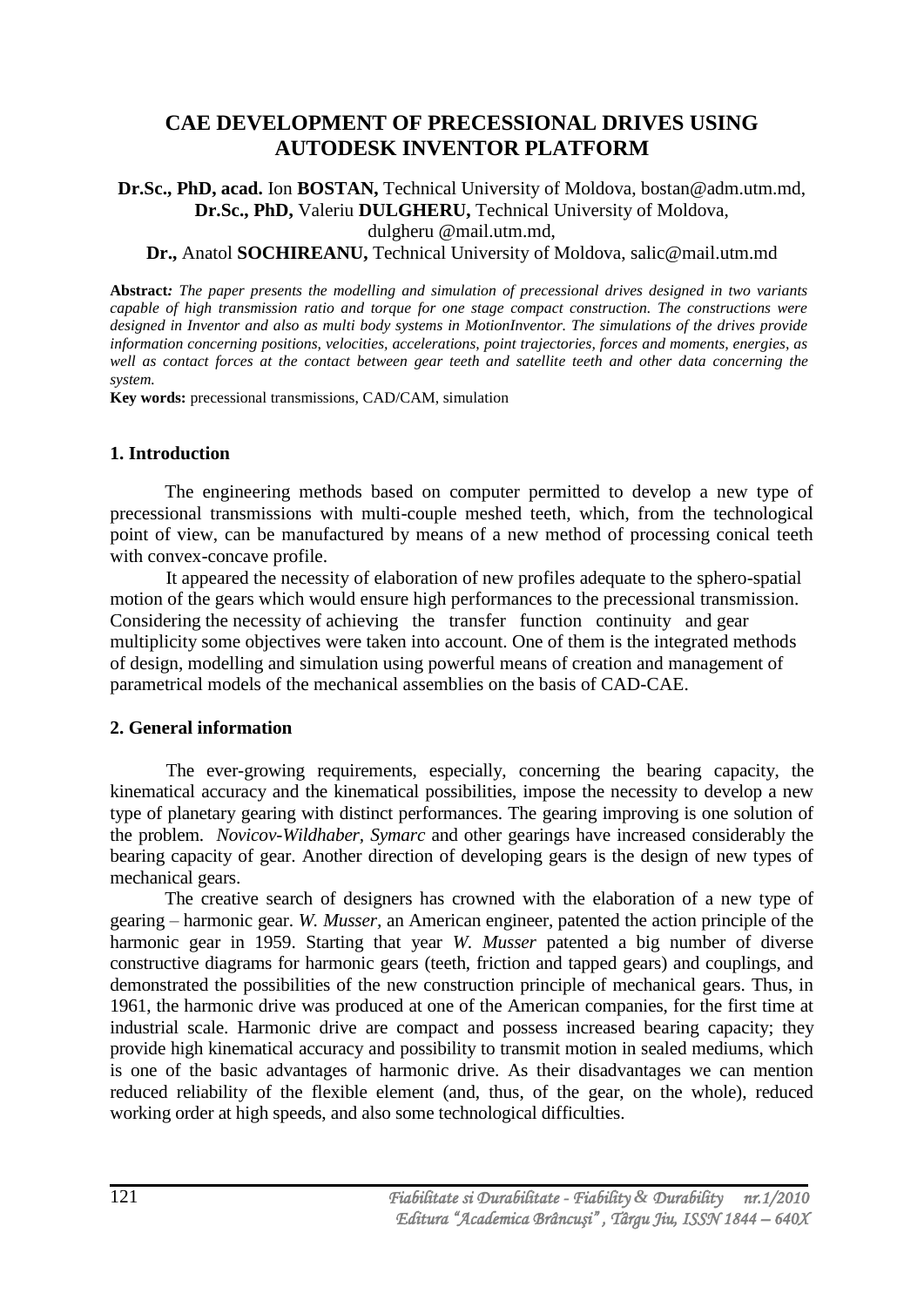By the end of the 70s Prof. Ion Bostan designed a new type of gears, new in principle, precessional planetary gears with multiple gearing (Bostan, 1991). Over 20 years, research was carried out comprising the total range of problems from the idea to the implementation: fundamental theory of the precessional gear-engineering calculation procedures-Know-How manufacturing technologies-applications. *The* r*esearch results have been published in over 450 scientific papers, in about 150 patents, in 3 monographs and in one design guidebook.*

The absolute multiplicity of the precessional gear (up to 100% of teeth pairs, geared simultaneously, compared to 5-7% in classical gears) provides increased bearing capacity and kinematical accuracy, small dimensions and mass. In addition to the above said, extended kinematical possibilities  $(\pm 8 \div 3600$  compared to 79 $\div 300$  in sinusoidal gears), reduced acoustic emission and solution of all technological problems, as advantages, open new perspectives for

precessional planetary gears utilisation in various fields of mechanical engineering (Bostan, 1991). On the whole, precessional planetary gears can be divided in two basic groups:

- power precessional planetary gears;

- kinematical precessional planetary gears. As the planetary precessional transmission is the new transmission, in the beginning of effectuation the simulation and calculation with programs CAE it is necessary to calculate theoretically base parameters. On fig. 1 is shown kinematical scheme of planetary precessional transmission, but on fig. 2 is shown the design of planetary precessional transmission.



The main elements of transmission make: crankshaft 1, block satellite 2, fixed wheel gear 3 and mobile wheel gear 4. The Important point this that,

**Fig.1.** Kinematical scheme of planetary precessional transmission

having such design (single-stage) is possible to receive transfer rate up to 3600, using designs of double-stage it is possible to receive transfer rate up to 14 million. Obviously that, having such big transfer rate, there are big loadings on a tooth. This problem is solved by that, all



**Fig. 2.** Design of planetary precessional transmission

teeth it is participate in the gearing, and loading is transferred by half from them. Meaning that, all teeth are in gearing at the big loadings, the kinematic error is small.

Principle of functioning of the planetary precessional transmission the following: crankshaft 1 with inclined section to specify a block satellite 2 spatially spherical movement, block satellite by means of roller crown interaction with fixed wheel gear 3 and mobile wheel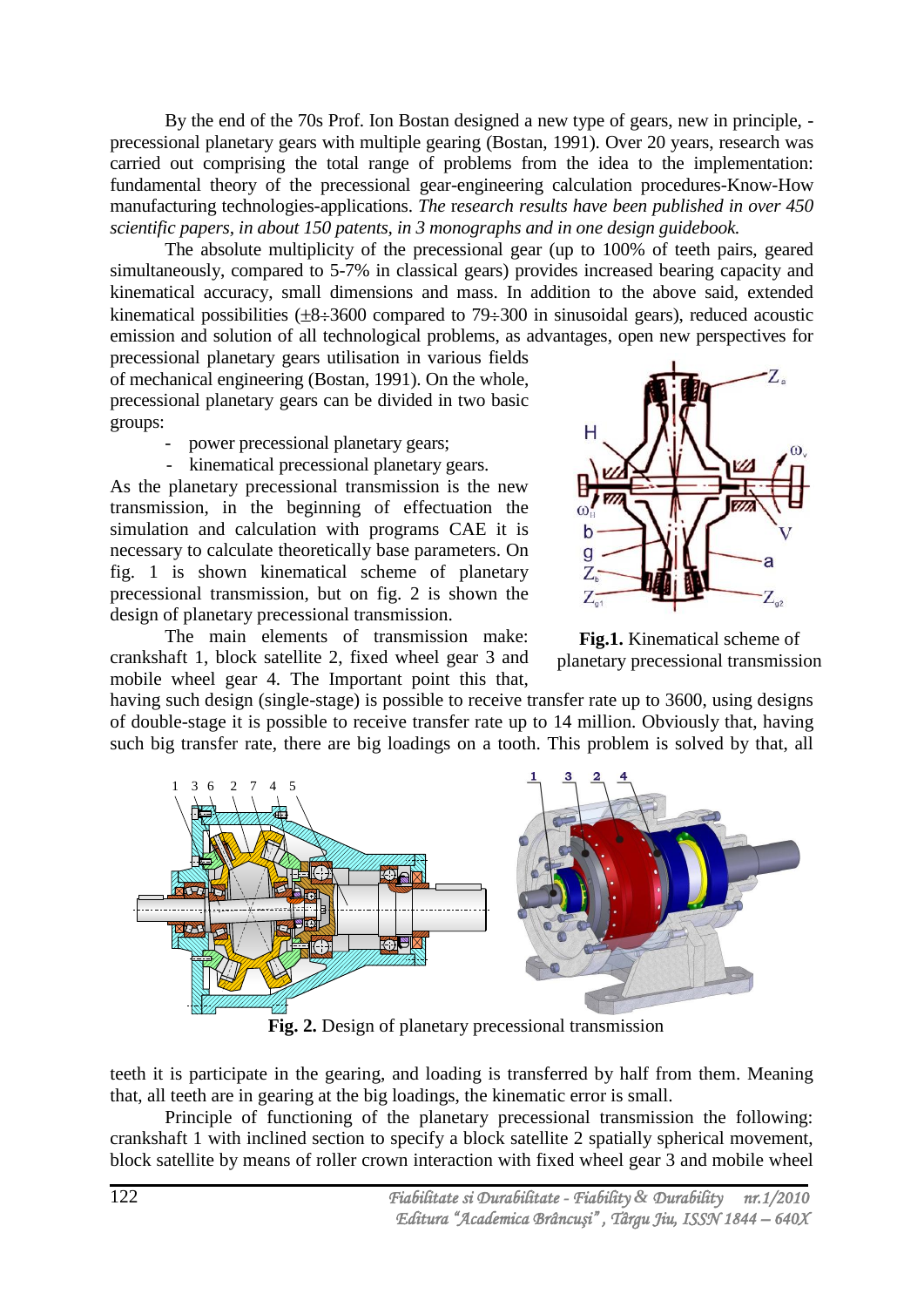gear 4 (having a special structure generated by means of the equations), in turn a mobile wheel gear 4 it is rigidly connected with output shaft of a reducer, transfers the moment and speed of rotation. The direction of rotation of an input shaft and output shaft can be in one or in different directions. It is visible and in calculation of transfer rate if it has positive number we have an identical rotation. The transfer rate of a planetary precessional transmission is defined by the relation (1).

$$
i = -\frac{Z_{g_1} Z_a}{Z_b Z_{g_2} - Z_{g_1} Z_a},
$$
\n(1)

where:  $Z_{g_1}$ ,  $Z_{g_2}$  are number of a roller the crown satellite  $g_1$  and  $g_2$ ;  $Z_a$  and  $Z_b$  is represented number of a teethes the cog-wheels  $a$  and  $b$ .

#### **3. Calculation by simulation cae of kinetostatics parameters of precessional transmission**

#### **3.1. 3D model elaboration of planetary precessional transmission**

Calculation of planetary precessional transmission by a simulation is carried out using the simplified 3D model created in program Motion Inventor 2004+ but (4) from which it is possible to determine and check up dynamic loadings in bearings which have been designed earlier.

 Dynamic processes in planetary precessional transmission derive, to a great extent, from the interaction of conical rollers of the satellite crowns with generating surfaces of central wheel teeth. The bearing capacity defined by gear forces (static and dynamic), the noise emission and the transmission vibroactivity, depend on the gear dynamic processes on the whole. With account of these important factors in the elaboration of 3D model of the initial precessional gearing, the linear contour of central wheel teeth profile (fig. 3, a) were designed applying parametric equations:<br> $X_{IE}^m = k_2^m Z_{IE}^m + d_2^m$ ;

$$
X_{IE}^{m} = k_{2}^{m} Z_{IE}^{m} + d_{2}^{m};
$$
\n
$$
Y_{IE}^{m} = k_{I}^{m} Z_{IE}^{m} - d_{I}^{m};
$$
\n
$$
Z_{IE}^{m} = \frac{(k_{I}^{m} d_{I}^{m} - k_{2}^{m} d_{2}^{m})}{k_{I}^{m^{2}} + k_{2}^{m^{2}} + I}
$$
\n
$$
Z_{IE}^{m} = \frac{\sqrt{(k_{I}^{m} d_{I}^{m} - k_{2}^{m} d_{2}^{m})^{2} + (k_{I}^{m^{2}} + k_{2}^{m^{2}} + I) \cdot (R_{D}^{2} - d_{I}^{m^{2}} - d_{2}^{m^{2}})}{k_{I}^{m^{2}} + k_{2}^{m^{2}} + I},
$$
\n(2)

Were

$$
k_1^{m2} + k_2^{m2} + I
$$
\n
$$
k_1^{m} = \frac{X_{ID}^{m} \left( X_{ID}^{m} \mathbf{\dot{X}}_{ID}^{m} + Y_{ID}^{m} \mathbf{\dot{Y}}_{ID}^{m} \right) + Z_{ID}^{m2} \mathbf{\dot{X}}_{ID}^{m}}{Z_{ID}^{m} \left( X_{ID}^{m} \mathbf{\dot{Y}}_{ID}^{m} - Y_{ID}^{m} \mathbf{\dot{X}}_{ID}^{m} \right)}; \quad k_2^{m} = -\frac{k_1^{m} Y_{ID}^{m} + Z_{ID}^{m}}{X_{ID}^{m}};
$$
\n
$$
d_1^{m} = \frac{R_D^2 \cos \beta \mathbf{\dot{X}}_{ID}^{m}}{\left( X_{ID}^{m} \mathbf{\dot{Y}}_{ID}^{m} - \mathbf{\dot{X}}_{ID}^{m} Y_{ID}^{m} \right)}; \quad d_2^{m} = \frac{R_D^2 \cos \beta + d_1^{m} Y_{ID}^{m}}{X_{ID}^{m}}.
$$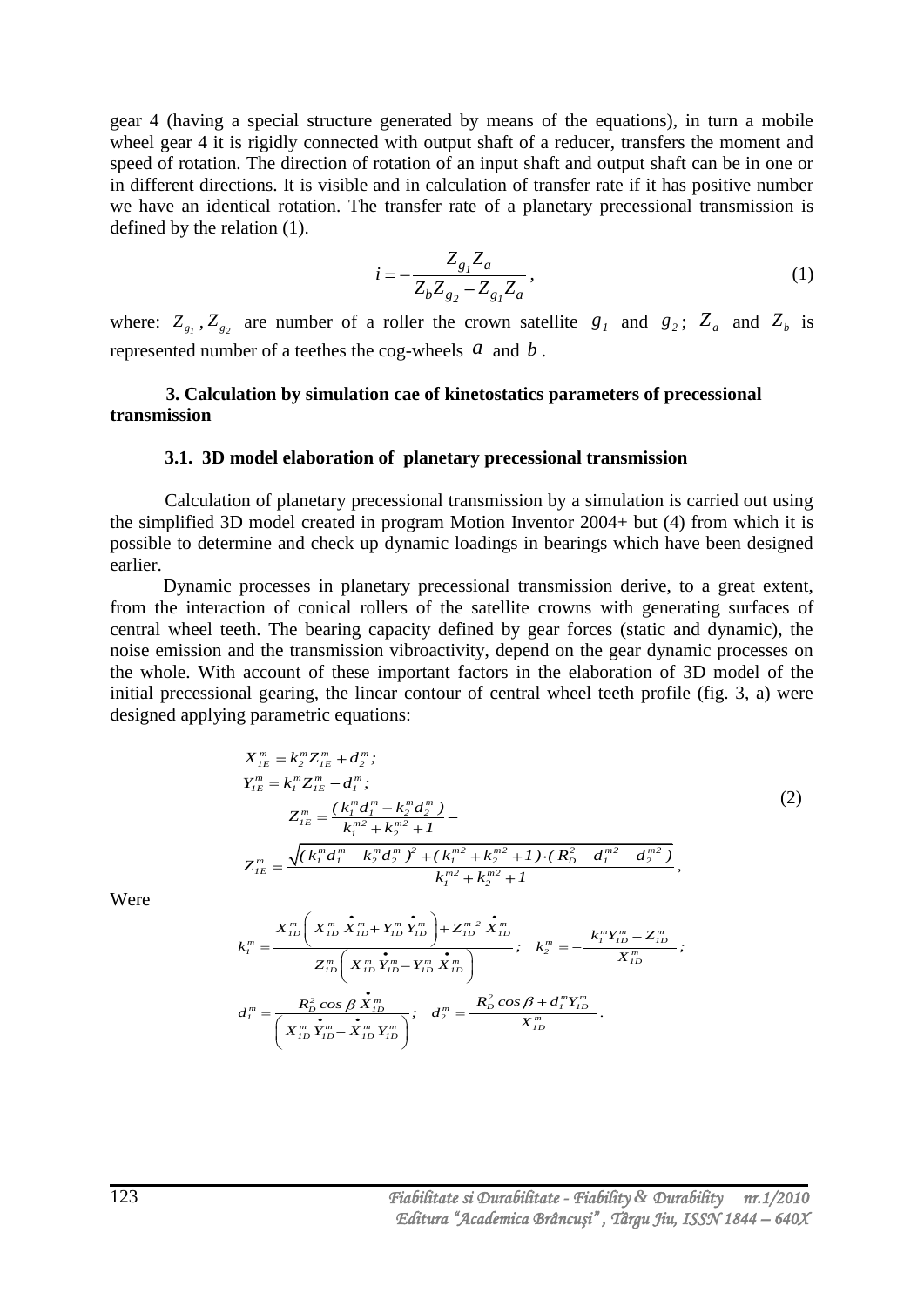



**Fig. 3. 3D** linear contour of central wheel teeth profile (a), and 3D model of the central wheel (b)

The 3D model of the central wheel (fig. 3, b) was designed by using CAD Autodesk Inventor [5]. The 3D model for calculation is shown on fig. 4. It includes a crankshaft 1, a fixed wheel gear 2, the block satellite 3, a mobile wheel gear 4 rigidly connected with output shaft 5.

The dynamic model has been created on the basis of rigid model. As the initial data has been specified speed on input shaft [deg/sec] and the moment of torsion on the output shaft [Nm]. Kinematic joints (fig. 5), have been enclosed according to movements in gearing. The crankshaft and the case of a reducer by means of cylindrical roller bearings are connected by a cylindrical joint to an opportunity of a selfcentering. A crankshaft and the block satellite by means of two tapered bearings with pair rotation in points of the appendix of loading on bearings (point - line), pair rotation (revolution) rollers on an axis of the block satellite and 3D contact of rollers to a mobile and fixed wheel gear.

**Fig. 4.** 3D Model of planetary precessional transmission



**Fig. 5.** Kinematics joints in the planetary precessional transmission.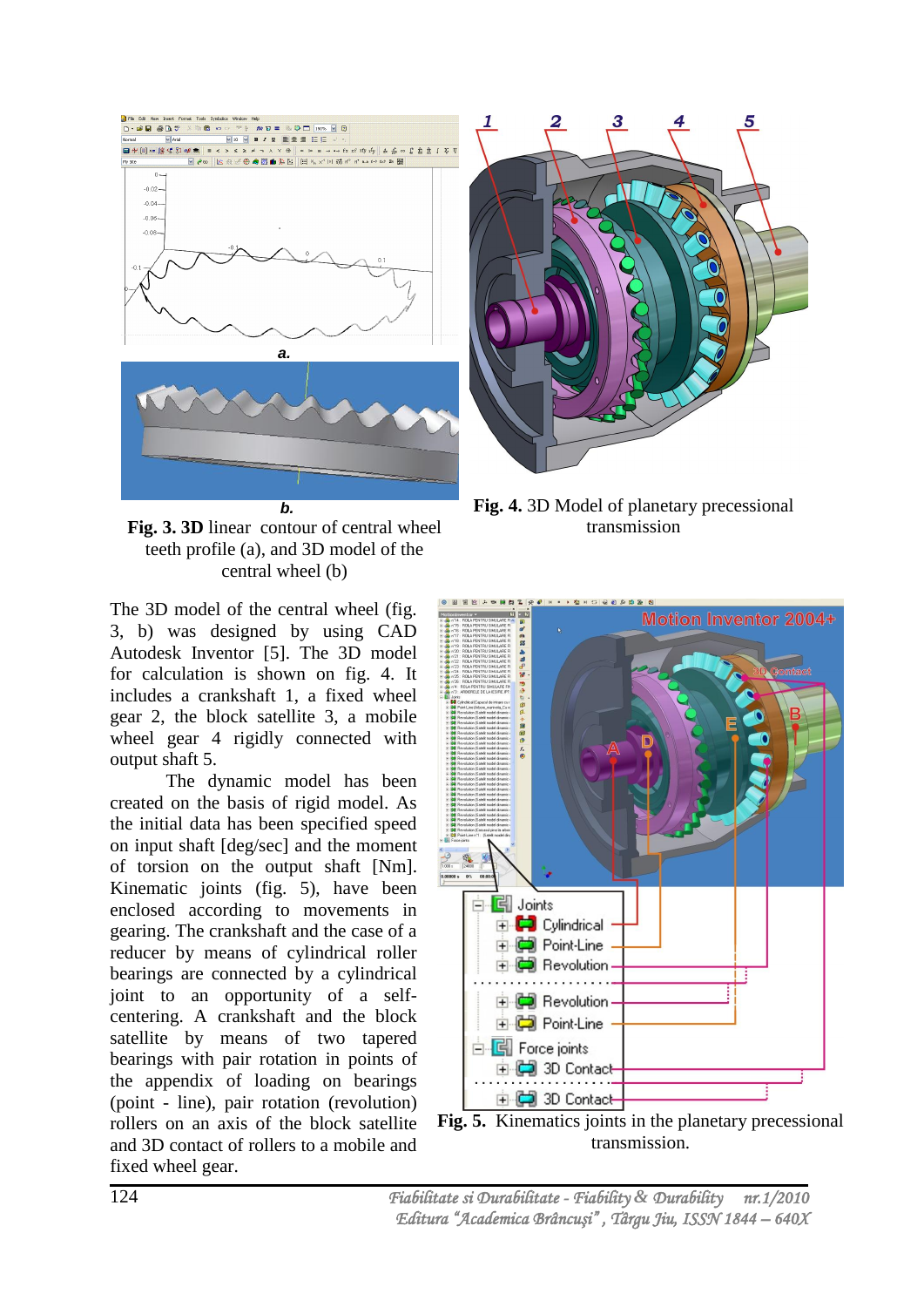# **3.2. Precessional transmission kinetostatic simulation**

The simulation of model precessional gearings has been created in some stage. At the first stage has been executed the kinematic analysis, from definition of the following



**Fig. 6.** Kinematic calculation of planetary precessional transmission.

 $(\varepsilon=100\%)$  of the central wheel teeth and pinion simultaneous gearing. This advantage provides small dimensions and mass (reduced material consumption) and small cost of the final product.

The vertical line on the diagram (fig. 7) shows the precession phase reported symbolically to the gearing time of the pinion tooth with the central wheel tooth (as reference the time was taken, because as CAE input parameters the angular  $\omega$ velocity was introduced). On the diagrams one can see the distribution of load among the teeth which corresponds to the respective precession phase (blue colour – distribution of load on the active profile of central wheel tooth, red colour – per one precession cycle). It is possible to state from the diagrams that despite the precession phase, the load among teeth is uniform.

Due to load transmission from the input shaft to the output shaft by a big number of teeth couples geared simultaneously  $\left( \frac{\epsilon}{\epsilon} \right) = \frac{(Z_4 - I)}{Z_4}$  $\binom{2}{2}$  the normal



parameters: transfer ratio, absolute angular speed of the block satellite, relative angular speed of the block satellite, angular speed on the output shaft. The received results are shown on fig. 6. At the following stage has been executed the kinetostatics analysis with calculation and simulation of total loadings in gearings.

An important advantage of the precessional planetary transmission consists in the insurance of absolute multiplicity



**Fig. 7.** Normal forces among the teeth and their distribution among simultaneously geared teeth

transmission. The load distribution chart of simultaneously geared teeth is shown in fig. 8.